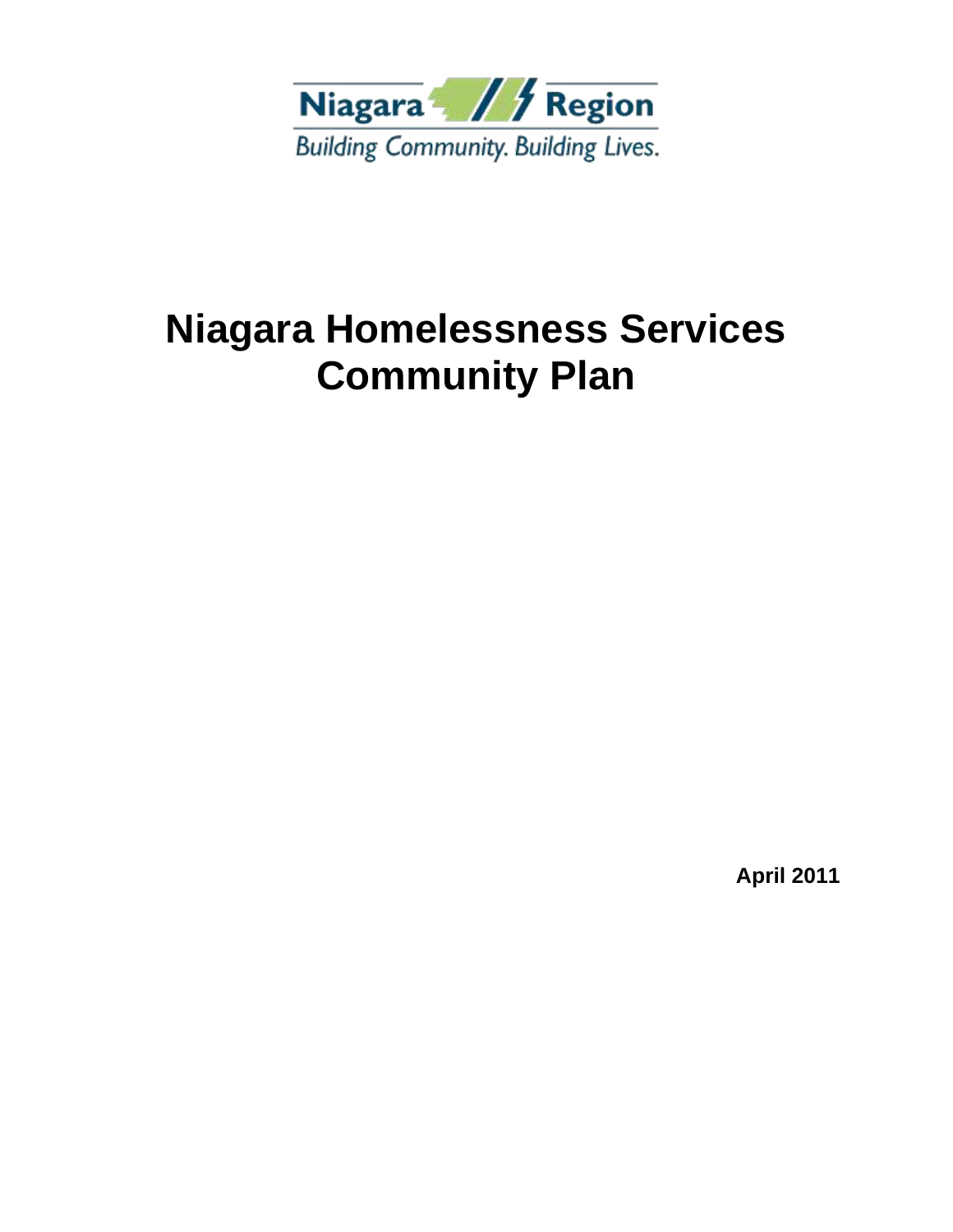# **BACKGROUND**

Niagara Region Community Services Department manages the Niagara Homelessness Service System with funding provided through Federal, Provincial and Regional homelessness programs. The Federal government's Homelessness Partnering Strategy (HPS) in combination with the Provincial government's Consolidated Homelessness Prevention Program (CHPP) has helped individuals and families in the Niagara community access emergency, preventative and housing services. Regional programs also fund activities in the community related to Niagara's homelessness strategy and they are:

- Niagara Prosperity Initiative a poverty reduction strategy using 100% Niagara Regional funding to provide project support at the neighbourhood level.
- Youth Without Secure Housing a strategy focused on prevention with the aim of keeping youth in school, in their home community and housed.

As the community entity for HPS, Niagara Region Community Services is required to engage with the Niagara Homelessness Advisory Committee (NHAC) to develop and submit a Community Plan to Service Canada in regards to local homelessness issues and priorities to address. The NHAC ensures identified priorities in the Community Plan are met through the funding process and a subgroup of members review and recommend projects to the community entity for implementation. The advisory body consists of representatives from municipalities in Niagara, local service providers and client groups, members in the private and Aboriginal sector, in addition to Federal and Provincial representation.

The preparation and development process for the 2011-2014 community plan involved a Community Services Department Stakeholder Consultation, assessing the previous community plan in regards to the objectives and targets achieved and the relevance of the contents towards updating the 2011-2014 community plan. In addition, the creation of the community plan considered information obtained from Dr. Stephanie Baker-Collins report on youth homelessness in Niagara and a survey conducted on service agencies regarding various aspects of homelessness including priorities, gaps, strengths and funding.

# **2007-2010 ASSESSMENT**

As a condition of the funding allocated to successful proponents, information regarding client and program outcomes was documented. This has provided Niagara Region with a more accurate picture and increased awareness of the homelessness issues faced by the community.

From 2007 to 2010, outcomes pertaining to housing transitions, housing retention and social and economic improvements were tracked. Results are as follows: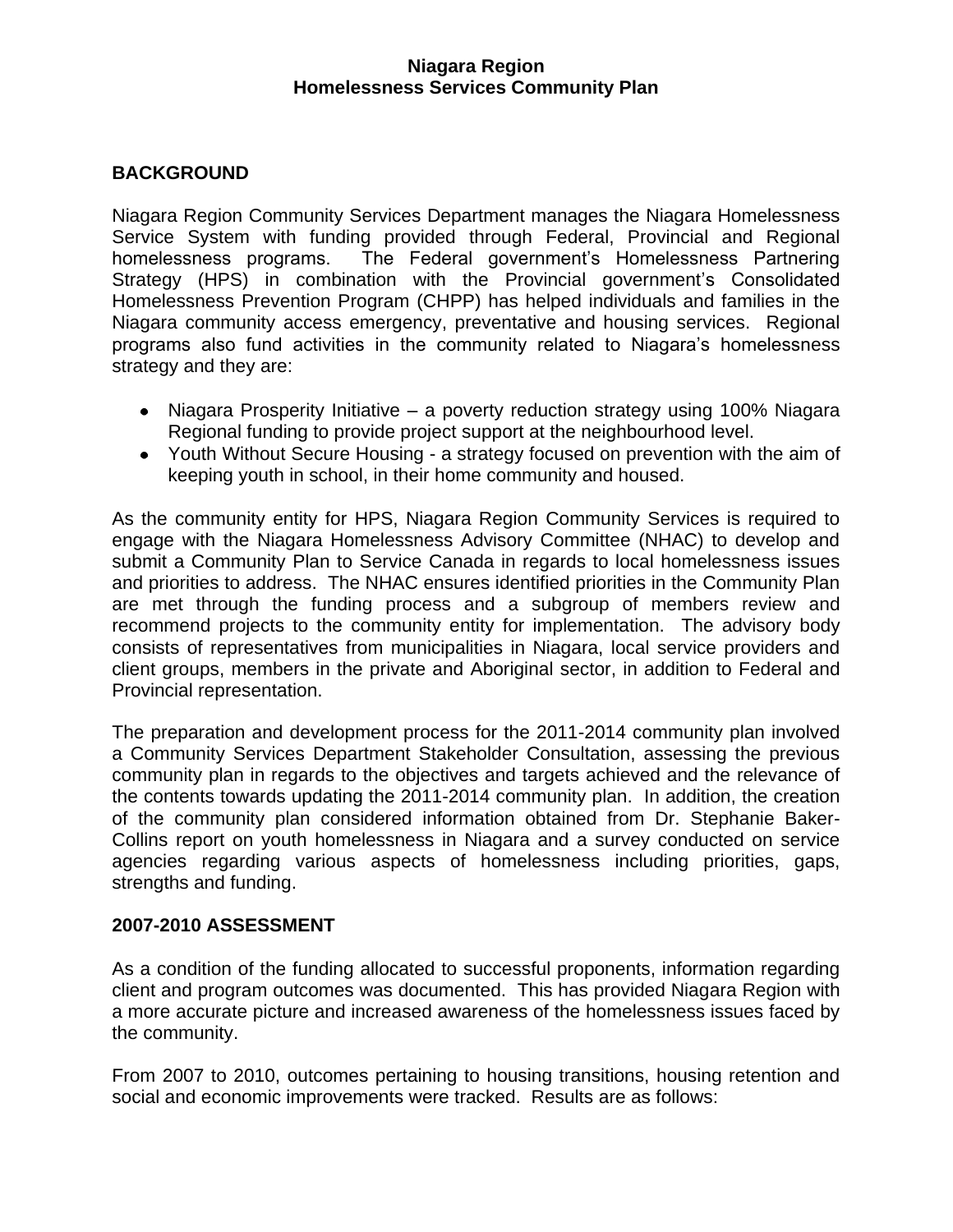| NUMBER OF PEOPLE REPORTING HOUSING TRANSITIONS              |                                              |                                              |                                              |  |
|-------------------------------------------------------------|----------------------------------------------|----------------------------------------------|----------------------------------------------|--|
| <b>TRANSITION TYPE</b>                                      | <b>ANNUAL</b><br><b>RESULTS</b><br>2007-2008 | <b>ANNUAL</b><br><b>RESULTS</b><br>2008-2009 | <b>ANNUAL</b><br><b>RESULTS</b><br>2009-2010 |  |
| Street to more stable housing                               | 76                                           | 0                                            | 0                                            |  |
| Emergency shelter to more stable housing                    | 0                                            | 42                                           | 25                                           |  |
| Hidden homelessness to more stable housing                  | 0                                            | 6                                            | 44                                           |  |
| Transitional housing to more stable housing                 | 0                                            | 0                                            | 0                                            |  |
| Supportive housing to more stable housing                   | $\Omega$                                     | 0                                            | 0                                            |  |
| Criminal justice system to more stable housing              | 0                                            | 1                                            | $\mathbf 0$                                  |  |
| Child welfare system to more stable housing                 | 0                                            | 0                                            | 0                                            |  |
| Health facility to more stable housing                      | 0                                            | 4                                            | 0                                            |  |
| <b>TOTAL</b>                                                | 76                                           | 53                                           | 69                                           |  |
| <b>NUMBER OF PEOPLE THAT MAINTAINED HOUSING</b>             |                                              |                                              |                                              |  |
| <b>OUTCOME</b>                                              |                                              |                                              |                                              |  |
| Number of people that maintained their housing              | $\Omega$                                     | 86                                           | 176                                          |  |
| NUMBER OF PEOPLE REPORTING ECONOMIC AND SOCIAL IMPROVEMENTS |                                              |                                              |                                              |  |
| <b>OUTCOME</b>                                              |                                              |                                              |                                              |  |
| Improvements in income                                      | $\mathbf 0$                                  | 41                                           | 247                                          |  |
| Improvements in employment status                           | 0                                            | 30                                           | 35                                           |  |
| Improvements in participation in volunteer work             | 0                                            | 19                                           | 3                                            |  |
| Improvements in participation in education                  | 0                                            | 22                                           | 13                                           |  |
| <b>TOTAL</b>                                                | 0                                            | 112                                          | 298                                          |  |

Over the three results reporting periods, 198 unique individuals received support and were able to move to more stable housing. Of those 198 individuals, 103 were contacted for a three-month follow-up and 85% of them were able to retain their housing (not shown in chart).

During the 2008-2010 period, 262 at-risk and/or at-imminent-risk individuals received homelessness prevention services. Successful follow-up was made with 223 of the individuals and 90% of them were able to maintain their housing after three months (not shown in chart).

With respect to changes in social and economic attributes, 288 individuals experienced an improvement in income, 65 individuals improved their employment status, 22 individuals improved their participation in volunteer work and 35 individuals improved their participation in education.

Although targets were set for some of these outcome categories when the 2007-2009 community plan was developed, figures were not updated to include 2010 expected outcomes. However, it can be concluded based on the 2007-2008 and 2008-2009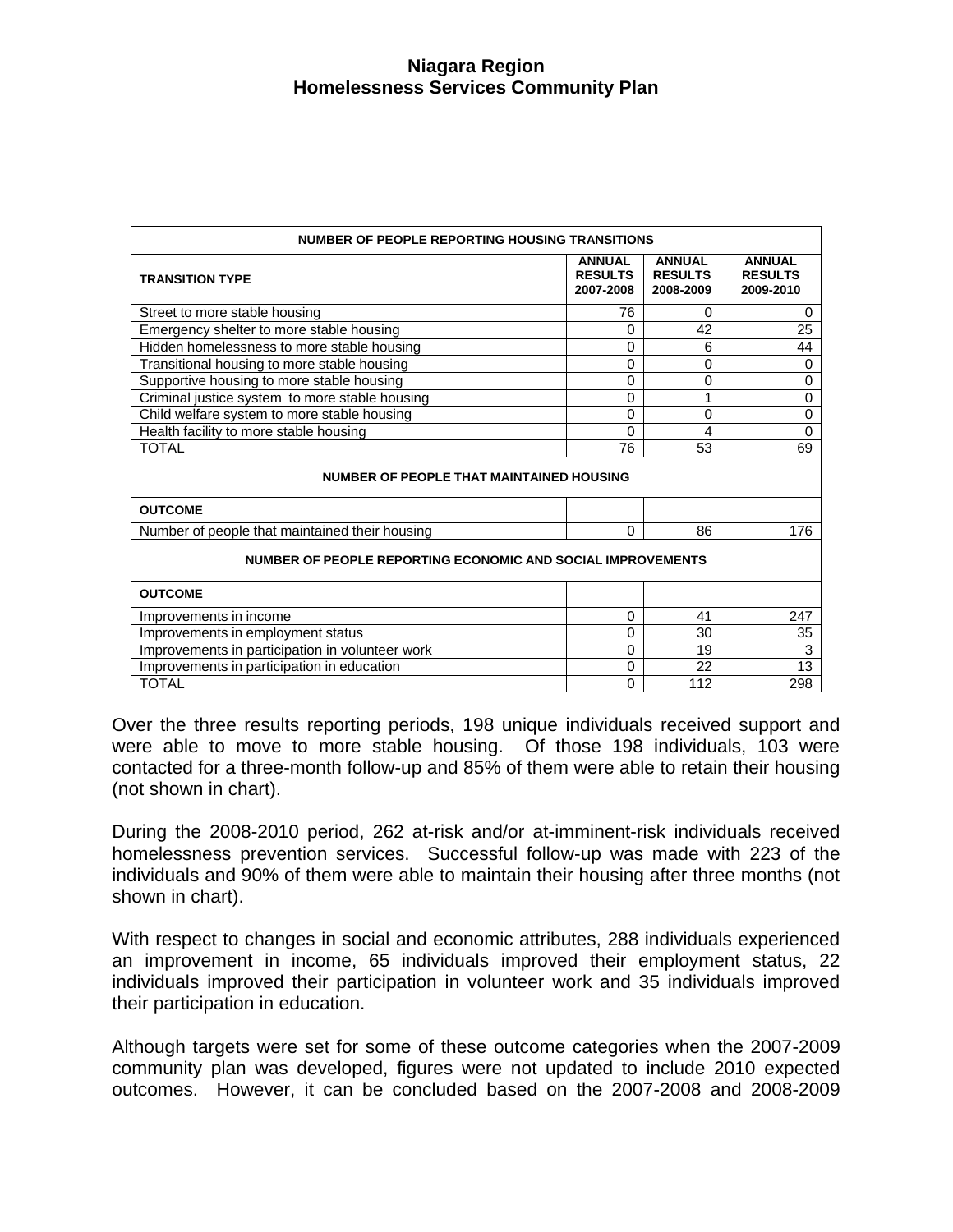results that Niagara Region has met or exceeded most of their targets as shown in the following chart.

| <b>OUTCOME</b>                                                                       | 2007-2009 Targets | 2007-2009 Actual<br><b>Results</b> |
|--------------------------------------------------------------------------------------|-------------------|------------------------------------|
| <b>1.1 NUMBER OF PEOPLE REPORTING HOUSING TRANSITIONS</b>                            | 94                | 129                                |
| <b>1.2 NUMBER OF PEOPLE SUCCESSFUL IN RETAINING</b><br><b>HOUSING AFTER 3 MONTHS</b> | 66                | 68                                 |
| 2.1 NUMBER OF PEOPLE RECEIVING PREVENTION SERVICES                                   | 104               | 86                                 |
| <b>2.2 NUMBER OF PEOPLE SUCCESSFUL IN RETAINING</b><br><b>HOUSING AFTER 3 MONTHS</b> | 66                | $73^2$                             |

The most recent data collected thus far is for the period from March to December 2010 and the figures show that many more people are accessing housing and preventative services compared to previous reporting years. The conclusions drawn are: 173 individuals were able to transition to more stable housing; 164 individuals received housing loss prevention services and of the follow-ups completed for both outcomes; and over 90% of individuals were able to retain their housing after three months. In addition, 86 individuals experienced social and/or economic improvements.

These figures provide significant information about the positive changes made to members of the community with housing stability issues, but they also help identify where improvements need to be made. Through the data tracking process, it has become apparent that the term *homelessness prevention* has multiple meanings to multiple agencies, groups, and individuals. As a result, Niagara Region Community Services has been working with the NHAC to develop a standard prevention model to be used as a guideline by agencies providing preventative services. In addition, data collection methods have been inconsistent between, and sometimes within, agencies. However, hostels across the region are currently in the phase of implementing the Homeless Individuals and Families Information System (HIFIS) as the standard system for data tracking. The ultimate goal will be for all service agencies to include HIFIS as part of their operations such that reliable data will be available at the regional level.

# **CURRENT SITUATION**

Niagara Region was one of the CMAs in Ontario hit hardest by the economic downturn. The demand for tourism declined which negatively impacted cities such as Niagara Falls that heavily rely on the hospitality industry as a source of revenue and job creation. This led to a decrease in job opportunities for students and other seasonal workers during the summer months. However, it was not only seasonal positions that

i<br>L

<sup>&</sup>lt;sup>1</sup> Determined by multiplying the success rate of clients contacted for follow-ups by the total of the 2007-2008 and

<sup>2008-2009</sup> reporting period. 2 Same comment as above.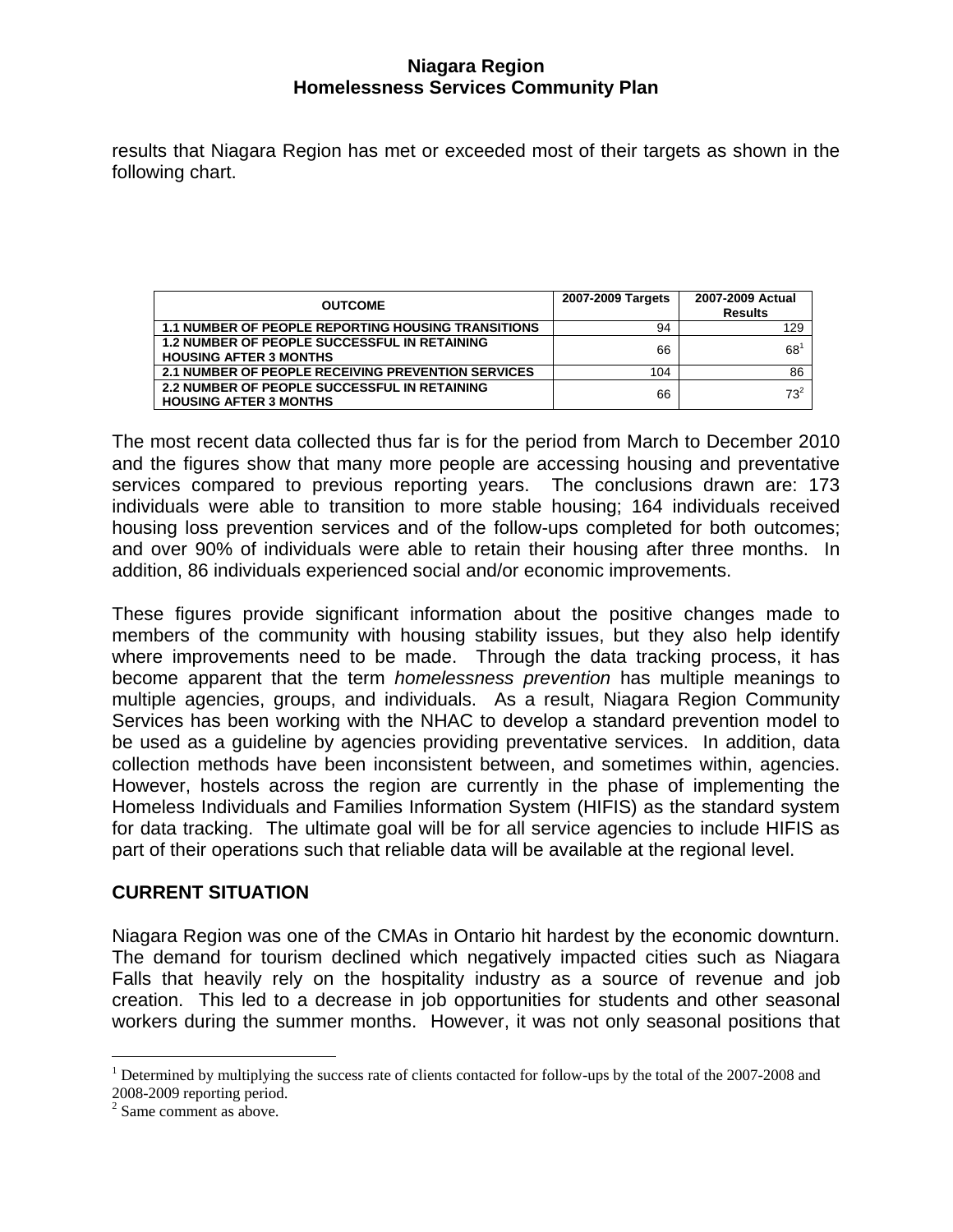were affected. Poor economic prospects in the Region has led many youths, including recent graduates, to move out of the area to larger cities or other provinces for job opportunities. The seasonally adjusted unemployment rate for St.Catharines-Niagara in the first quarter of 2011 has been averaging 9.6%, well above other Ontario CMAs and the provincial and national average of 8% and 7.8% respectively. Recent news of a manufacturing plant in Welland closing and thus eliminating over 300 jobs emphasizes the dire situation that municipalities in Niagara face in regards to increasing unemployment.

Since 2007, the list of individuals on the waitlist for affordable housing has increased and with the implementation of the HST in Ontario this past summer, families and individuals are spending a greater portion of their income on their cost of living. This new tax system has a larger, negative impact for those in the low income range who are already struggling to cover their basic necessities as one can tell based on the persistent increase in the number of Ontario Works caseloads and the increase in food bank usage in Niagara. Given the current economic conditions with food and energy prices at levels above historical highs and a projected forecast of an upward trend for the rest of 2011 from multiple consulting groups, Niagara's Homelessness Service System will have to meet greater demands with fewer resources. As a result, it is expected for prevention and support services to have a bigger impact than emergency shelters in tackling homelessness in Niagara for the period of April 1, 2011-March 31, 2014.

The number of immigrants coming into the Region decreased in 2009 and this group have the tendency to rent upon their arrival. Since one of the core groups of renters decreased, the Region experienced an increase in apartment and housing rental vacancies that were difficult to fill due to decrease demand and increase in costs. Despite the upward trend in vacancy rates, average rents in Niagara continued to rise. Between 2001 and 2006, Census data showed that the average monthly shelter costs for homeowners and renters increased by \$182 and \$95 respectively. The trend for renters is relatively stable compared to previous census years, but the increase experienced by homeowners is twice as much when compared to previous trends. According the CMHC's Rental Market Report 2009 for St.Catharines-Niagara, "The average rent…increased 2.3 per cent between October 2008 and October 2009. This increase was above the Residential Tenancies Act Guideline for 2009 of 1.8 per cent, and larger than the 1.8 percent increase which occurred in 2008." Average income has not increased at the same rate so this puts more families and individuals at risk of becoming homeless.

The growth in transitional housing units was able to house some of the previous hostel users, but they have to compete with the portion of the growing homeless population, that does not seek or require emergency shelter services, for housing so the supply of units does not meet the demand. Most, if not all, transitional housing service providers maintain a waitlist for their clients who are eager for a vacancy. This gives the community a clear indication of the importance and necessity for additional supported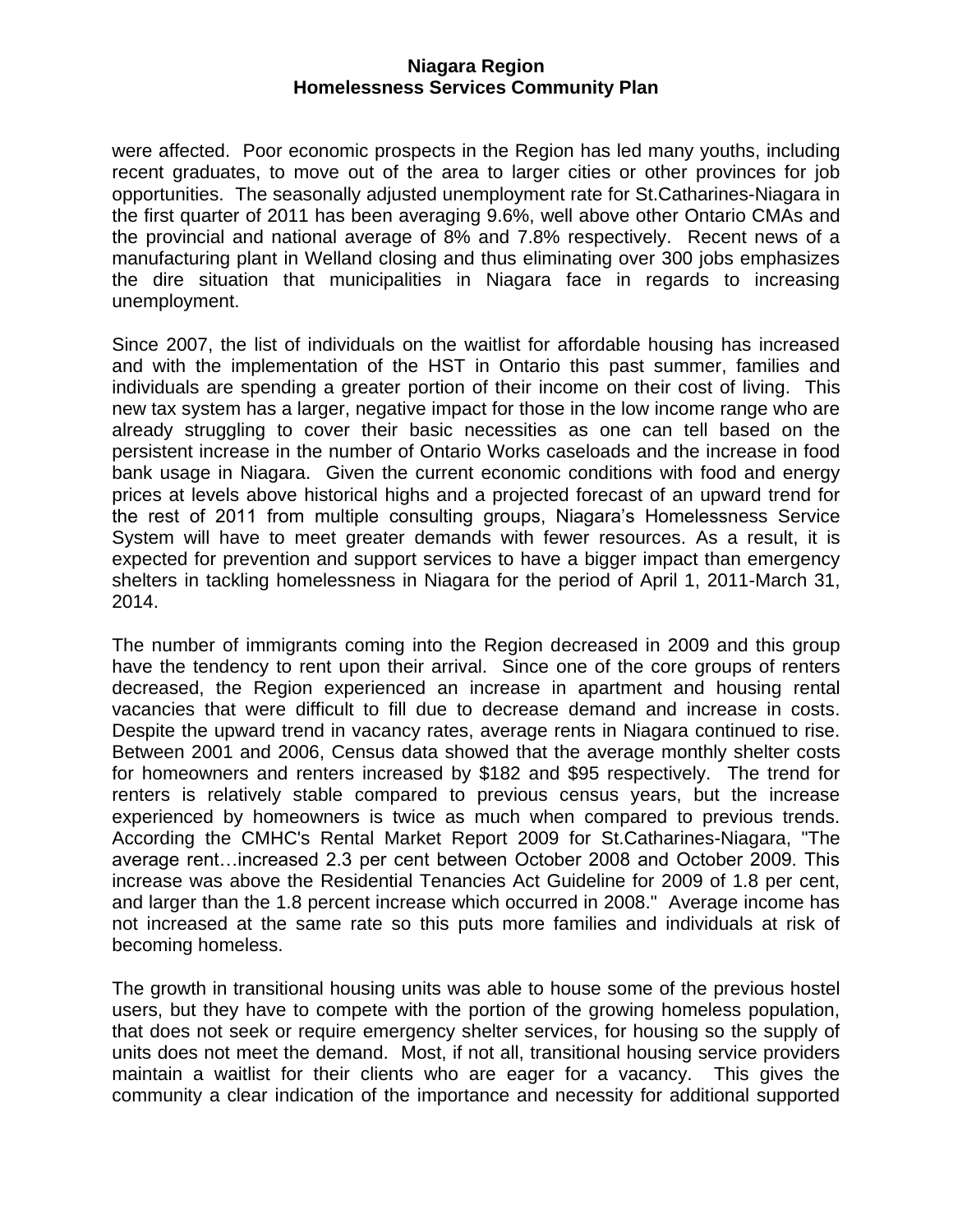transitional housing units to not only house, but guide and support individuals toward stable, independent housing.

The Niagara Region is active in developing HIFIS as the service data template of choice for all of our purchase of service agencies including our emergency hostels (shelters). A project manager was hired to implement and support this effort and have funded it to date with local 100% funding until March 31, 2011. Unlike previous years, 100% funding for this project is no longer available. In order for the project to continue to move forward funding in excess of HPS needs to be acquired. To utilize HPS funding for HIFIS would negatively impact the amount of funding for direct service projects. Obtaining funding from within HIFIS is an important consideration for moving forward and being able to effectively collect data to share with the Homelessness Partnering Secretariat.

# **ISSUES**

After consultation with the NHAC, it was decided that the four homelessness issues identified in the 2007-2009 community plan are still relevant to Niagara's 2011-2014 community plan. These issues are:

- 1) Invest in supported transitional housing for the chronically and episodically homeless to assist this population in acquiring skills, making the connections with sustainable income and receiving supports they need to maintain their housing.
- 2) Current prevention programs are limited in number and are underfunded. Such programs are not found in some municipalities in Niagara and where offered, access and level of service is not evenly distributed across the region.
- 3) Current outreach services are underfunded and as a result are unable to provide a level of service equal to the demand. Access to current service varies from municipality to municipality with some areas only receiving part time service.
- 4) Niagara lacks a systematic approach to data collection resulting in a knowledge deficit when it comes to knowing the full extent of the homeless situation in Niagara.

CHPP and HPS funding will be utilized to address these four issues in Niagara's twelve municipalities with annual CHPP and HPS funding levels of \$512,000 and \$476,000 respectively for a total of \$988,000.

# **PRIORITIES**

It is the responsibility of the NHAC to identify the priorities in the community in order to determine service areas that require attention and to provide an indication of how funding will be allocated for each priority. Four priorities were identified for Niagara and they include:

# **Priority #1:** *Supported Transitional Housing*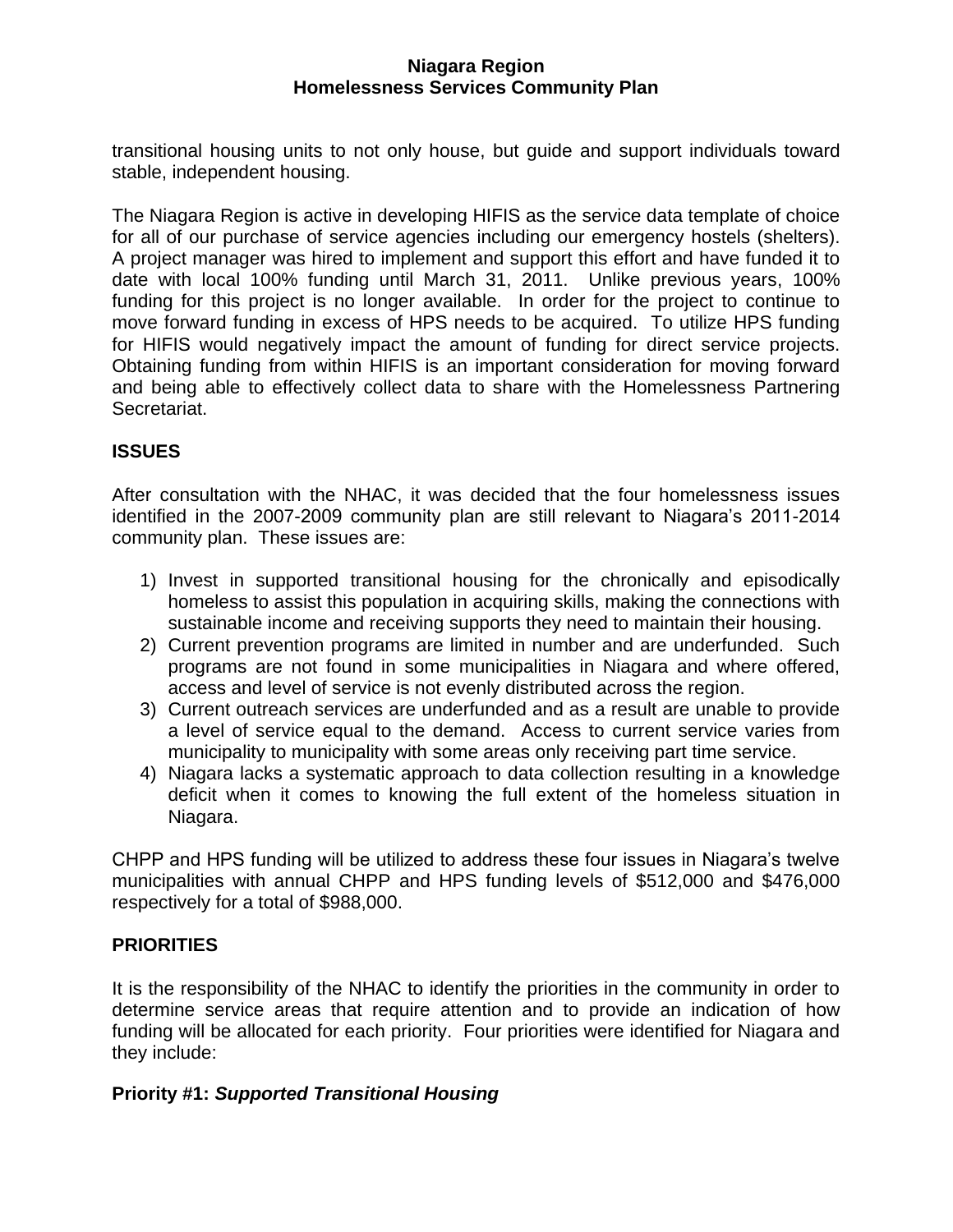# **Objectives**

- 1) Increase the number of supported transitional units/beds in Niagara.
- 2) Decrease in the number of episodically sheltered.
- 3) Decrease in the number of homeless living on the street.

# Rationale

Investments in supportive/supported transitional housing are needed to address the needs of the episodically homeless. Despite a significant increase in hostel/shelter beds from 2008 to 2010, 30 % of hostel users remain chronically homeless. They receive supports while in a hostel and are able to secure housing but are unable to hold onto it for any significant period of time as the supports do not travel with them to their new residence.

Based on the figures gathered from community agencies' data reports, the outcomes for this priority have been positive, but the need for the service continues to grow. As a result, the development and continuation of supported transitional housing was seen as a priority by the Niagara Homelessness Advisory Committee during the community plan consultation on January 21, 2011.

# **Priority #2:** *Prevention*

# **Objectives**

- 1) Expand prevention services so that all Niagara residents have equal access to these services.
- 2) Increase in the number of individuals receiving prevention services.
- 3) Increase in the number of individuals who are and remain housed.

# Rationale

With a wait list of 11,520 for affordable housing there is a documented need for additional affordable housing in Niagara. The numbers on the waitlist capture the largest portion of those at risk of homelessness but often don't include those who are episodically homeless or those living on the streets.

Prevention programs are high leverage activities that assist individuals with retaining housing once it is acquired following a period of homeless and for individuals at risk of homelessness it prevents homelessness from occurring and the development of the occurrences associated with it.

Our current system of prevention programs as the centre piece does not come close to meeting the demand for this type of service. Additionally, the distribution of this service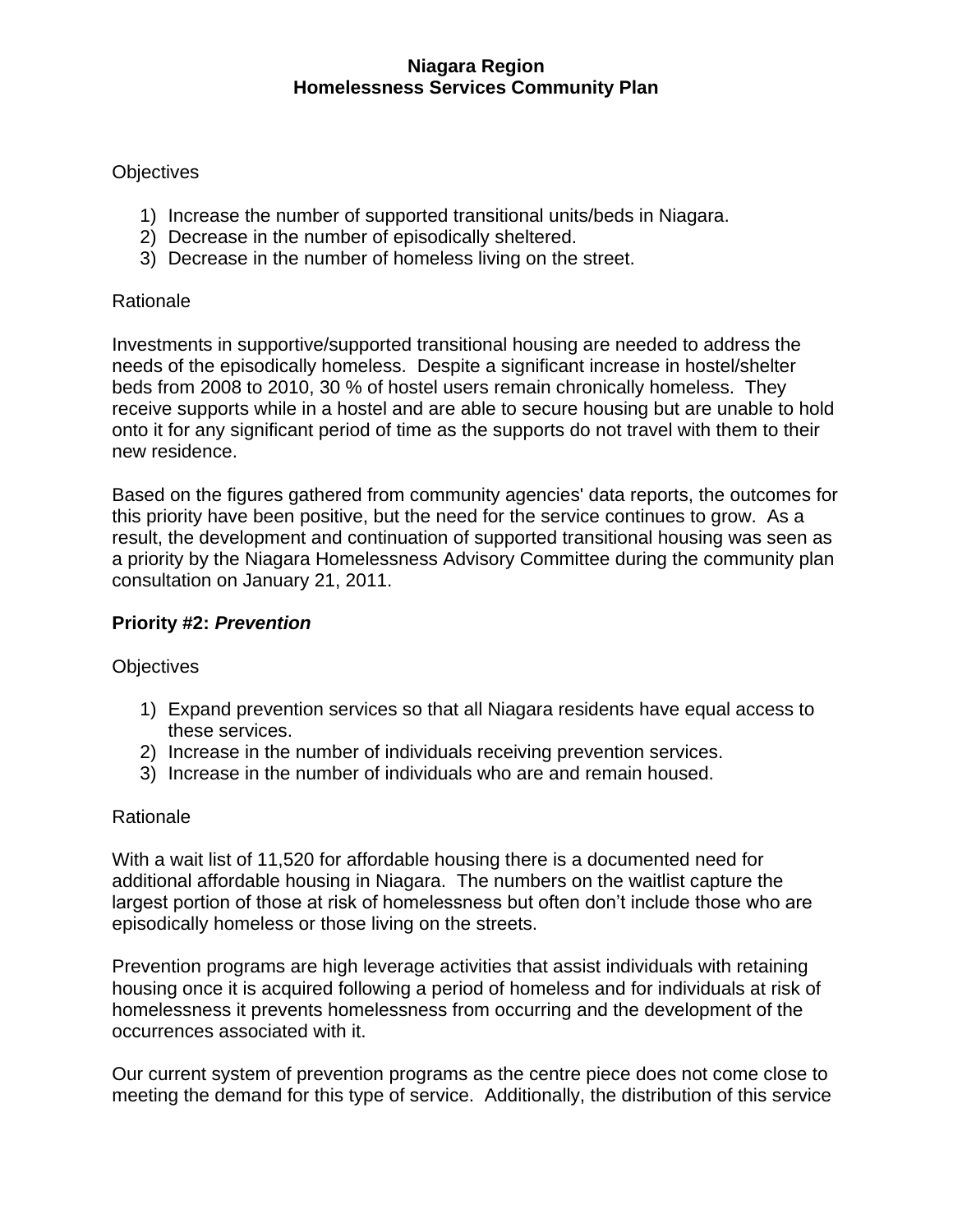is uneven across Niagara with some municipalities receiving little or no supports. The current level of prevention programs has resulted in a greater number of incidents of homelessness that is preventable. An investment in prevention programs would result in a reduction of the numbers of homeless individuals on the street and allow outreach services and hostels to focus on providing services to the chronically and episodically homeless.

The need to clarify the term for prevention was previously identified given the large diversity found in service provisions. As a result, Niagara Region with the help of the NHAC developed a model that incorporates pertinent aspects of homelessness prevention in a general manner. The model consists of five (5) components and they are:

- 1) Identification of Client Group Served
	- Consists of identifying specific subpopulation(s) that the program will serve;
	- Design program and services catered to meet the specific needs of the client group.
- 2) Housing Stability Focused
	- This may involve providing assistance to at-risk households in finding housing;
	- Provide supports and resources necessary for households to meet their goals and prevent another (at-risk-of) homelessness episode.
- 3) Client Choice
	- Clients are actively involved in the design, development and implementation of their case plans, and they have a clear understanding of their options, rights and responsibilities within them;
	- This allows clients to have control, in combination with guidance from the agency, to empower them and provide the confidence they need to meet their goals.
- 4) Case Management
	- Involves:
		- a. Assessment
			- i. Respond to crises and provide clients with the option to participate in programs or receive services;
			- ii. Each client participating should be assessed to determine the necessary type and level of support to meet their needs;
			- iii. Focus on information that is pertinent to the client's current housing situation.
		- b. Case Planning
			- i. Creating individualized case plans for all participating clients;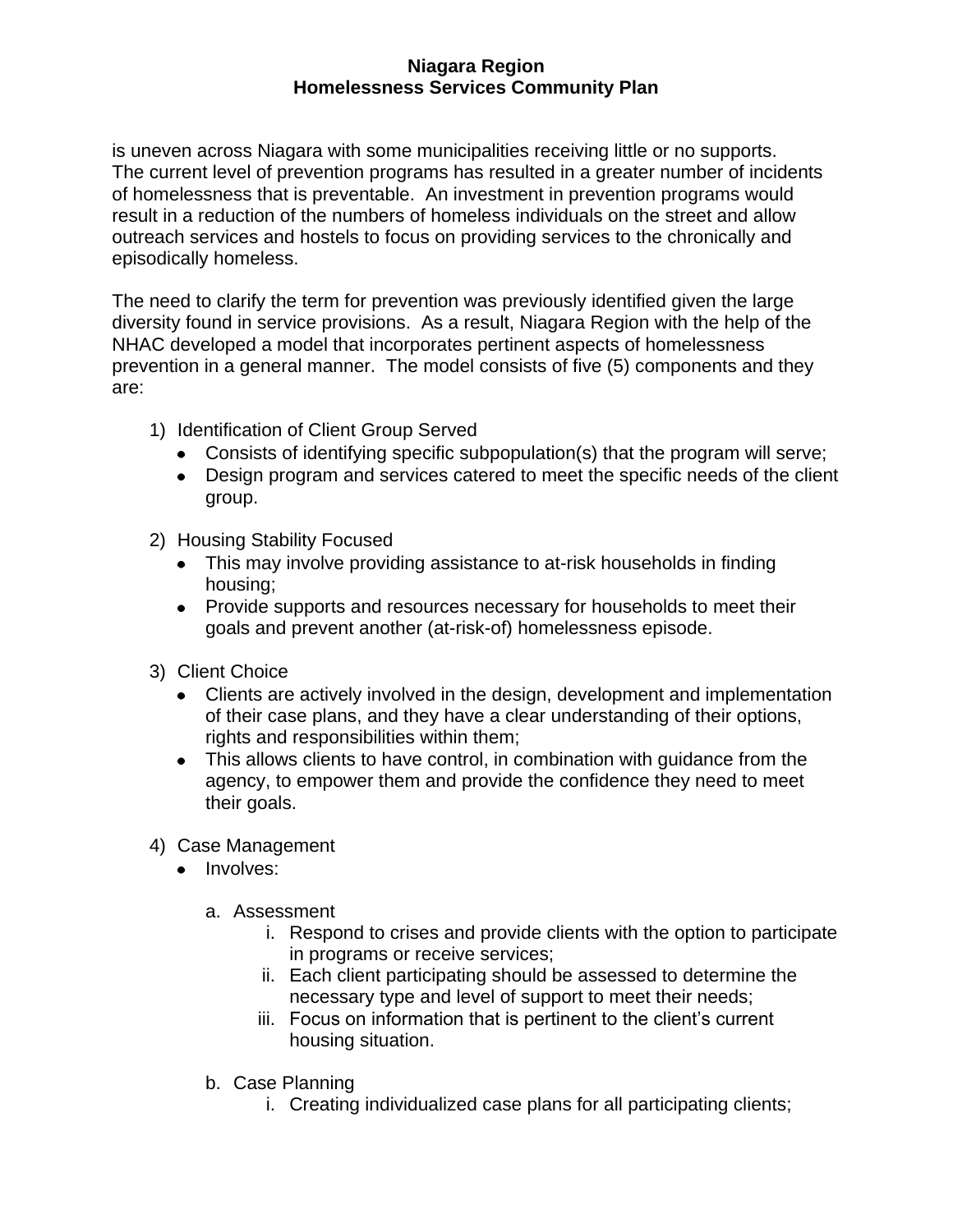- ii. Case notes of clients' progress are maintained and frequency of updates corresponds to the level of supports provided;
- iii. Community resources should be made available to clients during program participation and after their exit (if applicable).
- c. File Standards
	- i. Data collection and documentation of service and program outcomes are essential for:
		- o *Agency accountability;*
		- o *Identifying best practices and areas for improvement.*
	- ii. At a minimum, the following should be documented:
		- o *Intake and assessment;*
		- o *Case plan and notes;*
		- o *Copies of identification*
	- iii. All records are to be stored securely in accordance with agency, funder(s), government and other standards.
- 5) Collaboration
	- Develop working relationships with landlords, housing authorities and  $\bullet$ individuals or groups providing counseling and treatment for mental health and addiction issues which are vital for effective service delivery and response;
	- Collaborate with other service providers to keep people housed by:
		- a. Efficiently maximizing use of limited resources
		- b. Reaching out to areas with limited or no service
	- Engage current and previous clients to assist in identifying strengths and weaknesses of the program(s) for improvement.

# **Priority #3:** *Outreach*

# **Objectives**

- 1) Expand outreach services so that all Niagara residents have equal access to these services.
- 2) Increase in the number of individuals receiving outreach services.
- 3) Decrease in the number of individuals living on the streets.

# **Rationale**

Outreach services are not equitably distributed across Niagara with some communities receiving part support and others full time. In all communities the service is more reactive than proactive and although the service provides a quality response as situations develop, the sheer size of the problem relative to the resources available limits time to be divided between responding to those in need of short-term or crisis sheltering and the chronically homeless or episodically sheltered.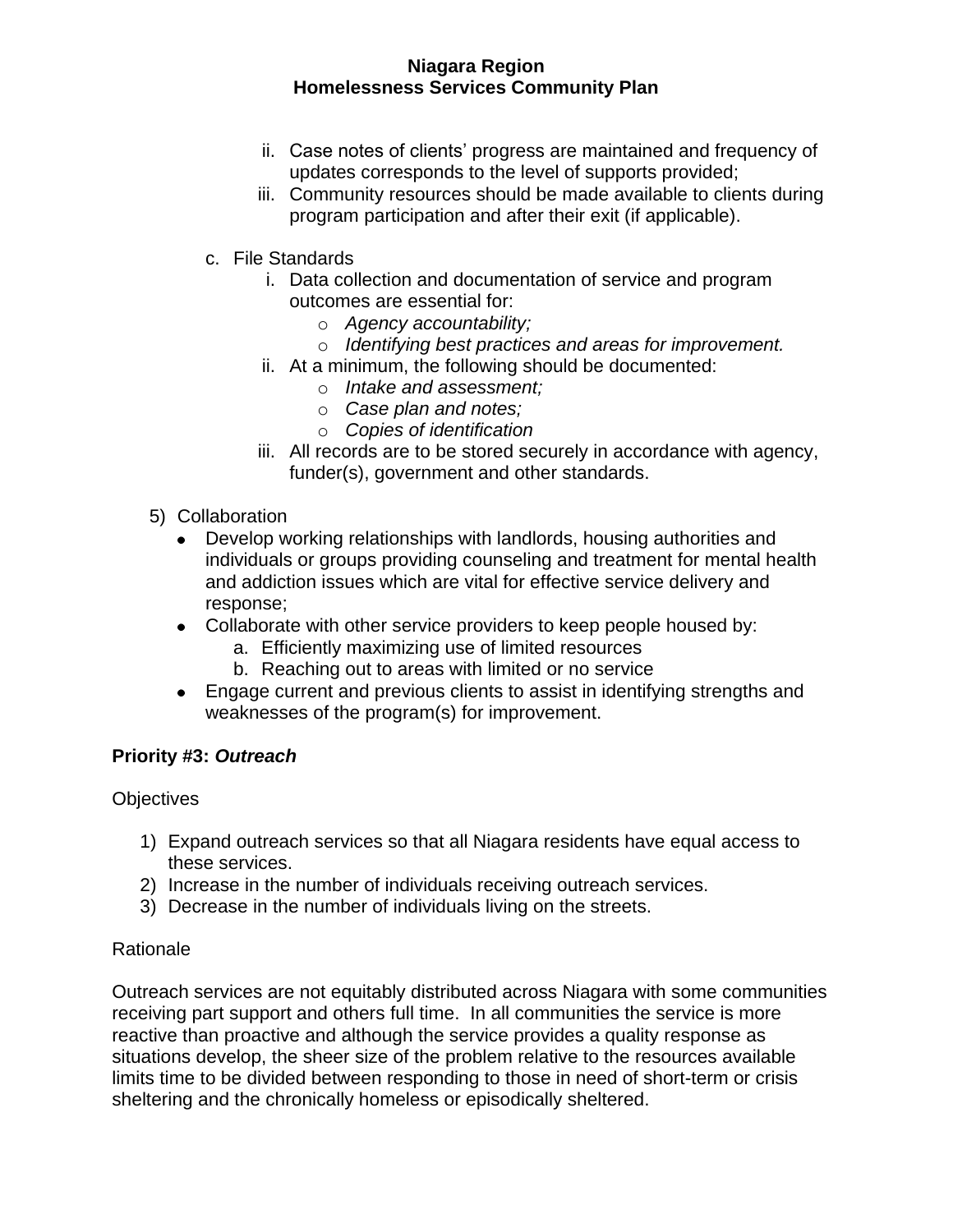An investment in outreach programs will create a system of outreach with equal access to outreach services regardless of where an individual lives and allow the system to continue to respond to short-term or crisis sheltering but also enhance the ability to provide service to the chronically homeless and episodically sheltered population, hopefully steering this group to the newly developed supported transitional housing system.

Overall, current outreach services have limited ability to adopt a proactive approach to outreach as they respond to situations as they develop due to understaffing. Local communities have responded to gaps with underfunded resources creating a patch work system of response in some communities.

# **Priority #4:** *Data Collection*

# **Objective**

Improved data on homelessness to facilitate a more coordinated community response to homelessness.

# Rationale

Although data collection does occur within funding silos such data is not shared beyond the organization or service sector and because there are geographical gaps in funding in some areas of Niagara there is no tracking and reporting of data. Compared to 2006, data regarding Niagara's homeless population is more readily available today. However, there are concerns about data consistency.

The exercise of completing the data tables has reinforced the need for a system of data collection. Such a system would enhance customer service by way of tracking client service, reduce duplication of effort between agencies, enable the community to develop a pool of data that will assist the Niagara community and agencies to develop a better understanding of homelessness and provide data for advocacy and funding submissions.

Through the consultation process the community identified the following coordination of services priorities to meet this objective:

- 1) Create a process where a client enters any door and it will be the right door "a seamless ability to move through services".
- 2) Develop and establish agreement on intake and outcome benchmarks (i.e. create a measurement system for intake & outcome)
- 3) Collect and disseminate statistics on homelessness throughout the Region as a mean to keep all stakeholders informed (e.g. social justice committee)
- 4) Create and use a common tool/model that will coordinate statistics and